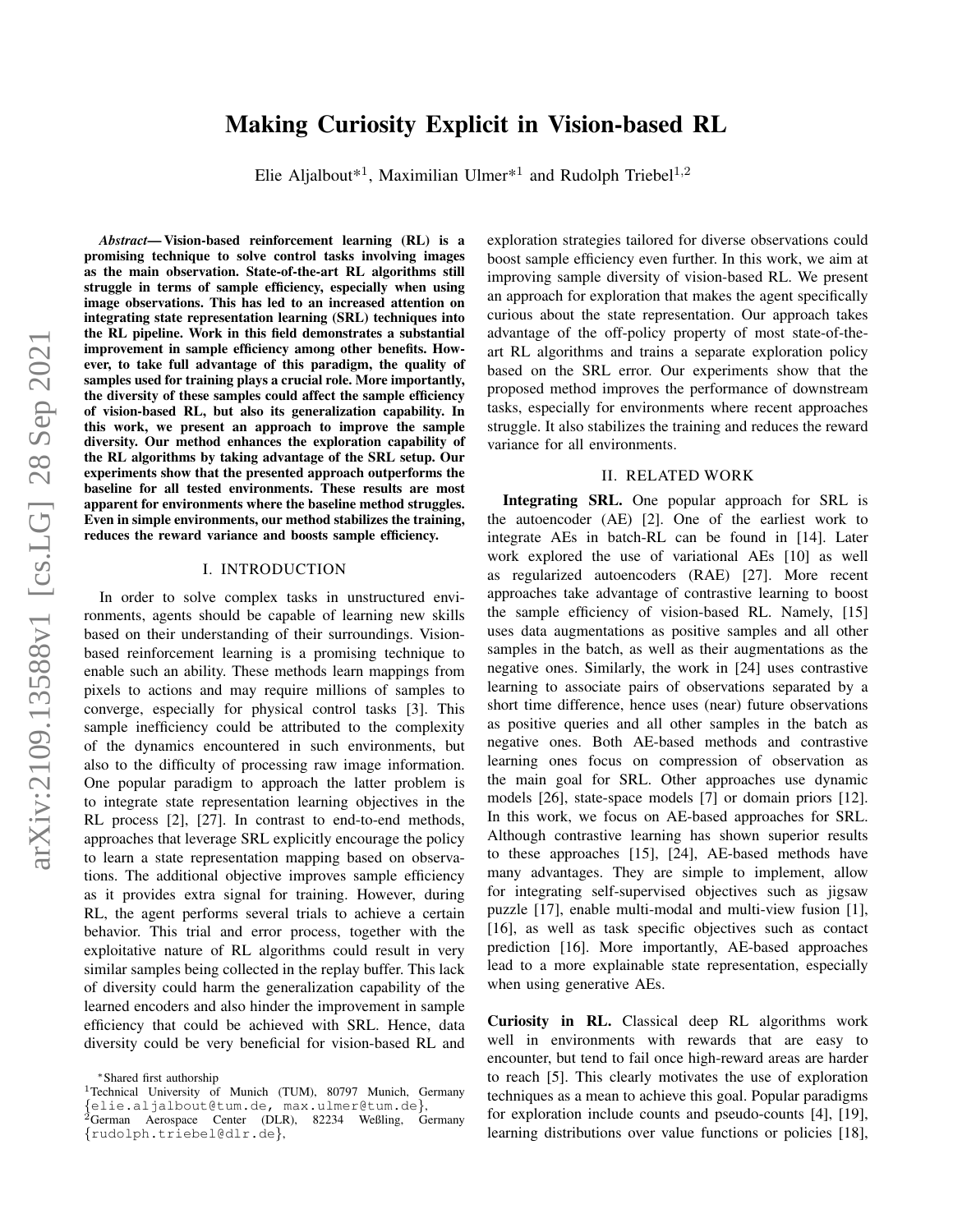

<span id="page-1-0"></span>Fig. 1. System Overview: our architecture is similar to the classical ones used for simulatenous state representation (SRL) and reinforcement learning (RL). In addition to the classical components, our method introduces a novel curious agent/policy, which is trained based on the SRL loss as an intrinsic reward. This creates an interplay between the SRL and the exhibited curious exploration behaviour. The SRL guides the updates of the curiosity component, while the latter takes actions which lead to problematic and error-prone states. This in turns increase the diversity of observations.

and information gain based methods [11], [21], [22]. Our work is mostly related to this last category of methods. While most of these approaches depend on the prediction error of a dynamics model, we leverage the SRL error for intrinsic motivation. This enables a seamless integration of exploration in vision-based RL without any need for training dynamics models in the process. Furthermore, this creates an interplay between the SRL and the exploration which are both crucial aspects of successful and sample efficient vision-based RL. Most closely related to our method is the work in [23]. This work attempts to maximize state entropy using random convolutional encoders. The method uses a k-nearest neighbor entropy estimator in the representation space and uses this estimation as an additional intrinsic reward bonus for RL. Similar to our work, their approach doesn't require any dynamics models for training. However, using a k-nearest neighbor entropy estimator could be either compute-expensive if all observations need to be embedded at each step, or memory-expensive when those embeddings are saved in the replay buffer. Furthermore, a random encoder doesn't guarantee any notion of meaningful similarity between observations. In fact, in certain degenerate cases, the similarity in the representation space of a random encoder could be a measure of dissimilarity of the states.

# III. APPROACH

Our main goal is to improve sample diversity of visionbased RL as to boost both the SRL part and the policy learning. The simplest way to approach this problem is to use previous techniques for exploration as the ones presented in section [II.](#page-0-0) However, we argue that having an exploration method that is tailor-made for SRL and takes advantage of its properties can have a positive effect on the overall framework. This paper presents such a method. We propose to use the SRL error as an intrinsic reward  $r_{cure}$  for curiositybased exploration. This reward could either be added to the task reward  $r_{task}$  to train the main policy  $\pi_{task}$ , or used separately for training a separate curious policy  $\pi_{curve}$ . Previous methods mostly use the earlier approach to integrate the intrinsic reward (based on a dynamics model) [21]. However, our early experiments indicate that a separate curious policy leads to substantially higher reward areas, while the single policy approach could deteriorate the results in comparison to the baseline. Furthermore, adding the rewards together usually introduces extra hyperparameters to weight the different terms (e.g. in [20], 3 extra hyperparameters are needed). Hence, in this work, we use two separate policies and train each with either the task reward or the intrinsic one. The update of both policies affect the encoder parameters  $\phi$ . The SRL model parameters  $\theta$  are only affected by the SRL update. Note that the SRL model could refer to different things depending on the SRL approach used. For instance when using an AE-based method, it would correspond to a decoder. The overall architecture is illustrated in figure [1.](#page-1-0) At every step, we either sample actions from the main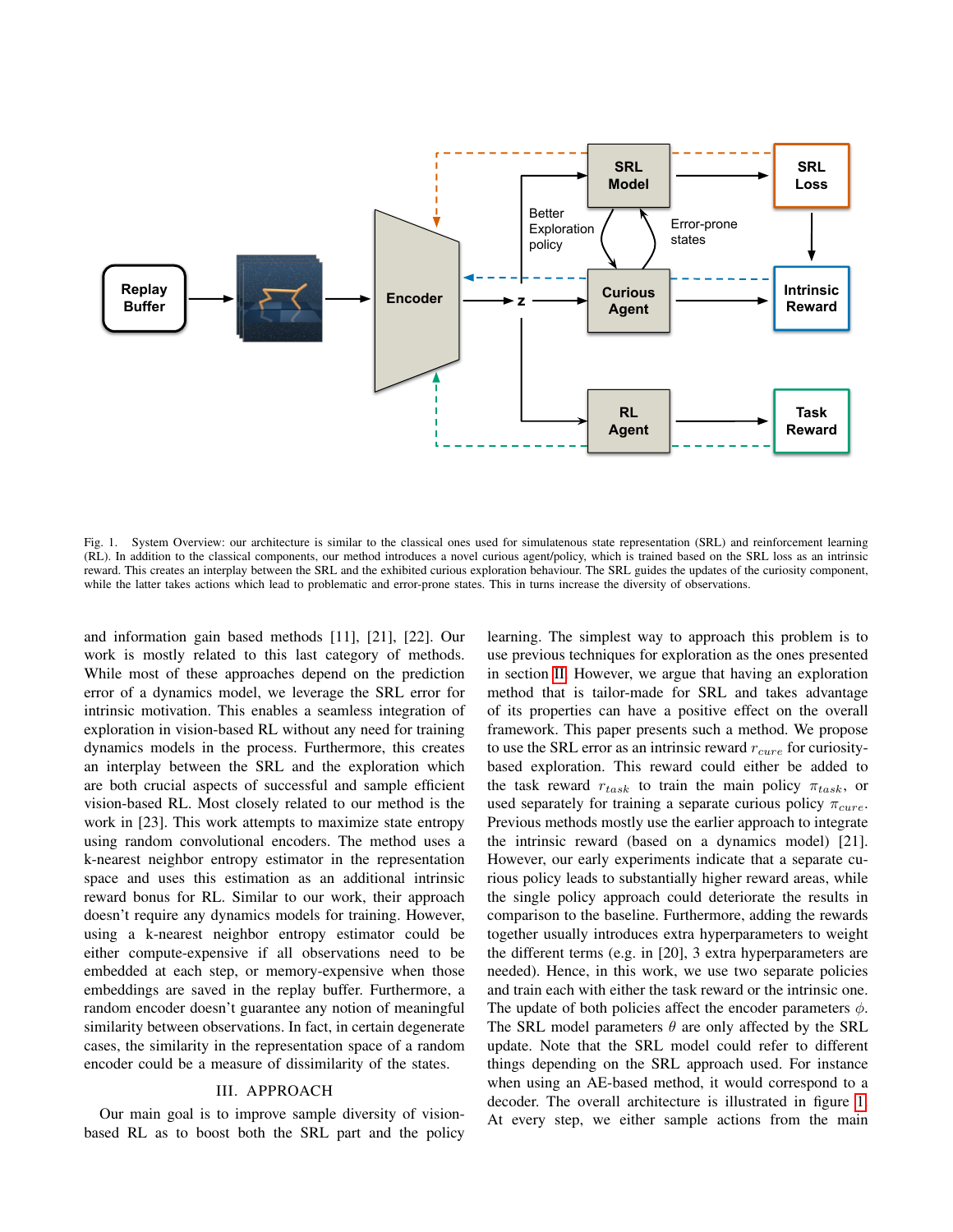

<span id="page-2-2"></span>Fig. 2. Training curves on 6 continuous control tasks from the Deepmind Control Suite [25]. In all environments, our method exceeds the performance of the baseline. For easier tasks, the curious exploration either stabilizes the training or improves the maximum achieved reward. For the more difficult tasks (e) and (f), the additional curiosity objective allows to improve the average reward, where the baseline fails to reach high-reward areas.

policy or the curious one. The choice of which policy to use at every step is based on a hyperparameter  $p_c$  which specifies the percentage of times exploration actions should be sampled. Intuitively, the curious policy is trained to reach states which have high SRL error. By occasionally sampling actions from this policy, the replay buffer ends up containing more problematic and diverse samples which helps to learn a better representation and to avoid overfitting. Subsequently, this could improve the performance of the downstream task. This interaction between the curious policy and the SRL model/loss results in an interplay similar to the one observed in generative adversarial networks [6], as both modules are mutually beneficial to each other, and are trained in an adversarial setting. This interplay is illustrated in figure [1.](#page-1-0) It is important to note that having a separate policy is only possible when using off-policy RL algorithms. In this work we use an RAE for SRL and soft actor critic (SAC) [8] for RL. This combination is explored in [27]. The RAE is trained with the following objective:

<span id="page-2-1"></span>
$$
J(RAE) = \mathbb{E}_{o_t \sim D}[\log p_\theta(o_t|z_t) + \lambda_z ||z_t||^2 + \lambda_\theta ||\theta||^2]
$$
 (1)

where  $z_t = g_{\phi}(o_t)$  is the learned state representation,  $o_t$ is the image observation,  $g_{\phi}$  is the encoder, and  $\lambda_z$ ,  $\lambda_{\theta}$  are hyperparameters which respectively specify the influence of the  $L_2$  penalty on  $z$  and the weights decay for the decoder parameters.

During training, at every step, the intrinsic reward is computed as  $r_{cure} = J(RAE)$ . We refer to the overall algorithm as RCAC, which stands for: Representation-Curious Actor-Critic. RCAC is summarized in algorithm [1.](#page-2-0)

<span id="page-2-0"></span>

|  |  | Algorithm 1 RCAC: Representation-Curious Actor-Critic |  |  |
|--|--|-------------------------------------------------------|--|--|
|--|--|-------------------------------------------------------|--|--|

| for each timestep $t = 1T$ do                              |                                    |
|------------------------------------------------------------|------------------------------------|
| $\epsilon \sim U(0,1)$                                     |                                    |
| if $\epsilon < p_c$ then                                   |                                    |
| $a_t \sim \pi_{cure}(. o_t)$                               |                                    |
| else                                                       |                                    |
| $a_t \sim \pi_{task}(. o_t)$                               |                                    |
| $o'_t \sim p(. o_t, a_t)$                                  |                                    |
| $D \leftarrow D \cup (o_t, a_t, r_{task}(o_t, a_t), o'_t)$ |                                    |
| $B \leftarrow SampleBatch(D)$                              |                                    |
| $r_{cure} \leftarrow UpdateRAE(B)$                         | $\triangleright$ equation (1)      |
| UpdateTaskAC(B)                                            | $\triangleright$ using $r_{task}$  |
| $UpdateCurious AC(B, r_{cure})$                            | $\triangleright$ using $r_{curve}$ |

# IV. EXPERIMENTS

Setup. We experimentally evaluate our method on six continuous control tasks from the Deepmind Control Suite [25]. The chosen tasks aim to cover a wide range of common RL challenges, such as contact dynamics and sparse rewards. The tasks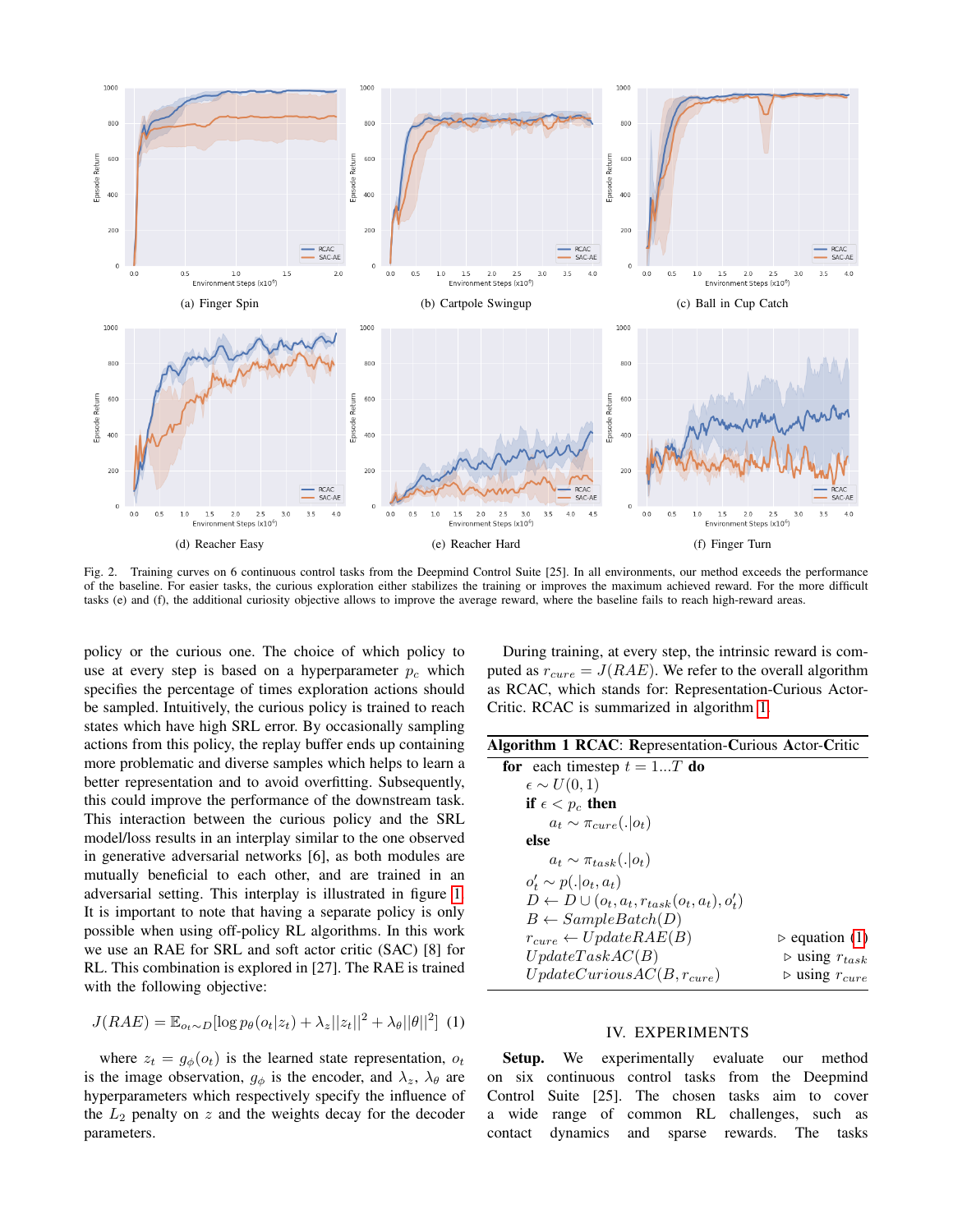| Parameter                             | Setting                     |
|---------------------------------------|-----------------------------|
| Batch size                            | 128                         |
| Replay buffer capacity                | 80000                       |
| Discount $\gamma$                     | 0.99                        |
| Hidden dimension                      | 1024                        |
| Curios exploration probability $p_c$  | 0.2                         |
| Observation size                      | $84\times84\times3$         |
| Frames stacked                        | 3                           |
| Critic learning rate                  | $10^{-3}$                   |
| Critic target update frequency        | $\mathcal{D}_{\mathcal{L}}$ |
| Critic soft target update rate $\tau$ | 0.01                        |
| Actor learning rate                   | $10^{-3}$                   |
| Actor update frequency                | $\mathcal{D}_{\mathcal{L}}$ |
| Actor log std bounds                  | $[-10, 2]$                  |
| Autoencoder learning rate             | $10^{-3}$                   |
| Decoder update frequency              |                             |
| Temperature learning rate             | $10^{-4}$                   |
| Init temperature                      | 0.1                         |

TABLE I

<span id="page-3-0"></span>THE HYPERPARAMETERS USED IN OUR EXPERIMENTS.

we use are reacher\_easy, cartpole\_swingup, ball in cup catch, finger spin, finger turn and reacher hard. To evaluate the benefits of curious exploration via the SRL loss, we compare our method to SAC-AE [27] as a baseline, on which our implementation is based. For simplicity, we use the same hyperparameters for all experiments except of the action repeat value which changes per task, according to [9]. The actor and critic networks for the RL agent and the curious agent are trained using the Adam optimizer [13], using default parameters. We store trajectories of experiences in a standard replay buffer. For the SAC implementation, we follow the training procedure of SAC detailed in [27]. For the sake of reproduciblity, we provide an overview of the hyper parameters in Table [I.](#page-3-0)

For the encoder and decoder, we employ the architecture from [27]. Both consist of four convolutional layers with  $3 \times 3$  kernels and 32 channels and use ReLU activations, except of the final deconvolution layer. Both networks use a stride of 1 for each layer except of the first of the encoder and the last of the decoder, which use stride 2.

To evaluate the performance of our model, we train multiple different seeds for each task. At the beginning of each seed, we pretrain the models with 1000 samples which we collect by rolling-out random actions. Afterwards, we evaluate the model every 10000 environment steps over 10 episodes and report the average reward. The results are shown in Figure [2.](#page-2-2) The total number of episodes depends on the complexity of the task.

Results. Figure [2](#page-2-2) shows the task reward achieved by RCAC in comparison to the baseline. In all environments, our method exceeds the performance of the baseline implementation. Specifically, for tasks where the baseline doesn't show any signs of improvement, such as reacher hard and finger turn, RCAC leads to exploring high-reward areas, as can be seen when looking at the maximum rewards achieved in those environments. For simpler tasks such as reacher easy and finger spin, RCAC approaches the maximum environment rewards, while the baseline converges to 80%. In addition to this boost in achieved reward, RCAC stabilizes the training and reduces the reward variance significantly. This feature is usually not given enough attention in RL research. However, in real-world scenarios, when deploying RL agents for real tasks, there could be cases where only one training run is possible. An algorithm with lower reward variance could guarantee a sufficiently good policy, while it's hard to say the same when this condition fails. This effect can also be seen for cartpole swingup and ball in cup catch. RCAC seems to have a minor effect on the maximum reached reward for these last 2 environments. This could be attributed to the fact that for these environments, the baseline already approaches the performance achieved by SAC trained with the true states [27]. The additional curious exploration objective, accelerates the convergences of all evaluation tasks, thus improving the sample efficiency which is one key limitation of state-of-the-art model-free algorithms. In general, it could be seen from our experiments that RCAC becomes more effective when the task complexity increase. This will be especially important, moving towards more complex tasks. We plan to rigorously test this hypothesis in future experiments.

# V. CONCLUSION

In this work, we introduce a curiosity-based exploration technique which can be easily used together with state representation learning methods used in RL. This method exploits the SRL error to incentivize visiting more diverse and problematic states. Our experiments show that our curious exploration method improves the performance of SAC-AE trained from pixels on complex continuous control tasks. When comparing SAC-AE to curious SAC-AE on six tasks of the deepmind control suite, we show that the added curiosity improves the performance in terms of convergence, stability and the achieved total reward. In future work, we plan to experiment with the transfer learning capability of our architecture, scale it up to even harder tasks, test the effect of the exploration hyperparameter, and test our approach with different SRL methods.

### **REFERENCES**

- [1] Iretiayo Akinola, Jacob Varley, and Dmitry Kalashnikov. Learning precise 3d manipulation from multiple uncalibrated cameras. In *2020 IEEE International Conference on Robotics and Automation (ICRA)*, pages 4616–4622. IEEE, 2020.
- [2] Dana H Ballard. Modular learning in neural networks. In *AAAI*, pages 279–284, 1987.
- [3] Gabriel Barth-Maron, Matthew W. Hoffman, David Budden, Will Dabney, Dan Horgan, Dhruva TB, Alistair Muldal, Nicolas Heess, and Timothy Lillicrap. Distributional policy gradients. In *International Conference on Learning Representations*, 2018.